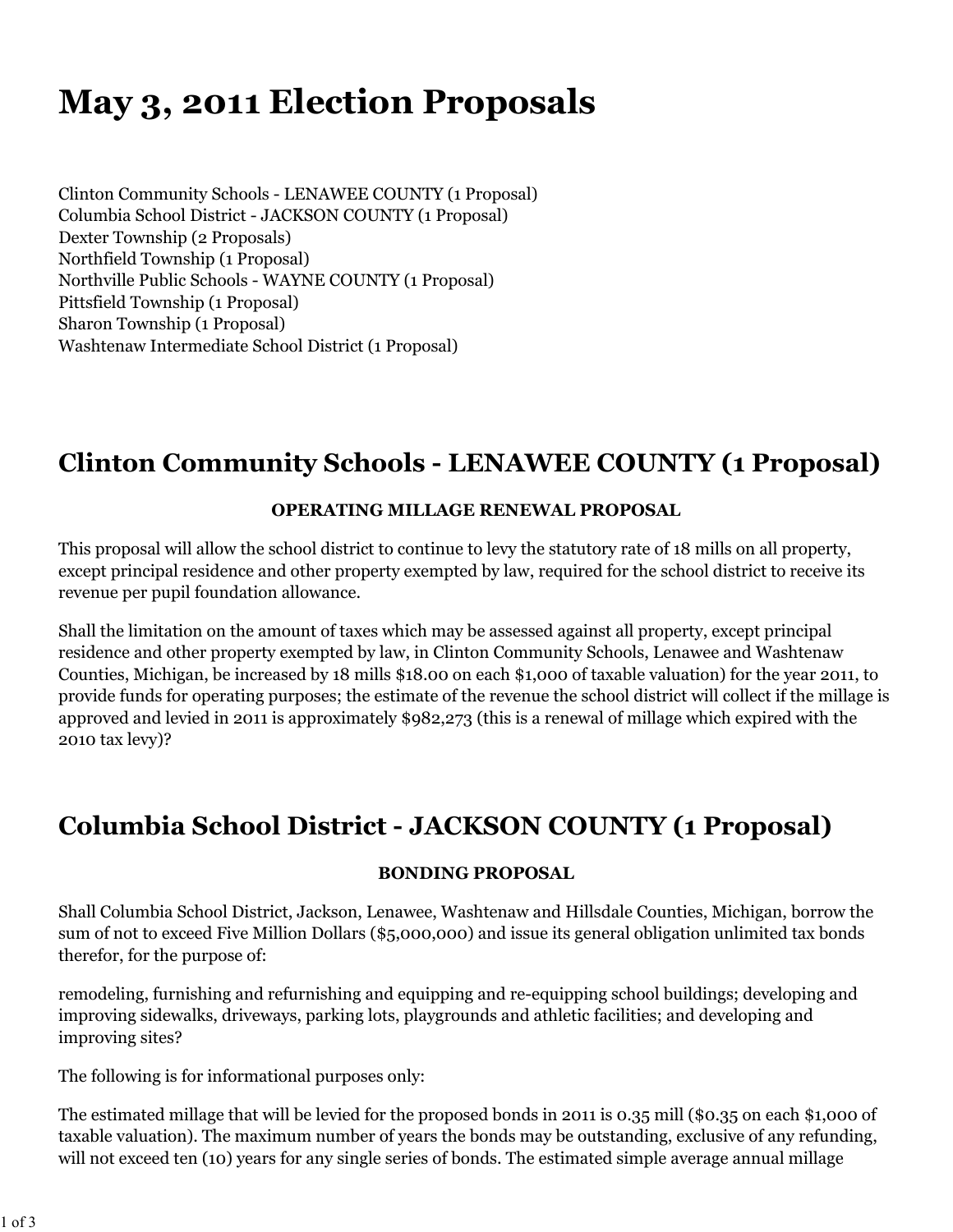anticipated to be required to retire this bond debt is 1.03 mills (\$1.03 on each \$1,000 of taxable valuation).

(Pursuant to State law, expenditure of bond proceeds must be audited, and the proceeds cannot be used for repair or maintenance costs, teacher, administrator or employee salaries, or other operating expenses.)

# **Dexter Township (2 Proposals)**

### **Fire Millage**

Shall Dexter Township impose an increase of up to 1.7 mills (\$1.70 per \$1,000 of taxable value) in the tax limitation imposed under Article IX, Section 6 of the Michigan Constitution and levy it for three (3) years, 2011 through 2013 inclusive for the purpose of providing funds for the provision of all lawful fire and emergency services including personnel, equipment and facilities, which 1.7 mills increase will raise an estimated \$501,553.00 the first year the millage is levied?

### **Police Millage Renewal**

Shall Dexter Township renew the previously voted increase in the tax limitation imposed under Article IX, Section 6 of the Michigan Constitution of up to 1.5 mills (\$1.50 per \$1,000 of taxable value), reduced to 1.4856 mills (\$1.4856 per \$1,000 of taxable value) for three (3) years, 2011 through 2013 inclusive, for police services, including, but not limited to: Contracting for police services; hiring police officers and related staff; purchase and or lease of police vehicles and equipment; construction, purchase and or lease of facilities for police operations; contracting for dispatch services; and any and all other services related to police activities within Dexter Township, raising an estimated \$438,298.00 in the first year the millage is levied?

# **Northfield Township (1 Proposal)**

### **POLICE PROTECTION MILLAGE RENEWAL PROPOSAL B**

*This proposal will allow the Township to continue to levy that portion of 2 mills previously approved by electors to fund police protection in Northfield Township which is scheduled to expire with the 2011 levy. This millage has been reduced by operation of the Headlee amendment to 1.8684 mills.*

As a renewal of previously authorized millage which will expire with the 2011 levy, shall the limitation on the amount of taxes which may be imposed on taxable property in the Township of Northfield, County of Washtenaw, Michigan, be increased by 1.8684 mills (\$1.8684 per thousand dollars of taxable value) for a period of four (4) years, 2012 to 2015, inclusive, for the purpose of providing funds for police protection in Northfield Township? It is estimated that 1.8684 mills would raise approximately \$329,627.94 when first levied in 2012.

# **Northville Public Schools - WAYNE COUNTY (1 Proposal)**

#### **MILLAGE PROPOSAL, BUILDING AND SITE SINKING FUND TAX LEVY FOR CAPITAL PROJECTS**

Shall the limitation on the amount of taxes which may be assessed against all property in Northville Public